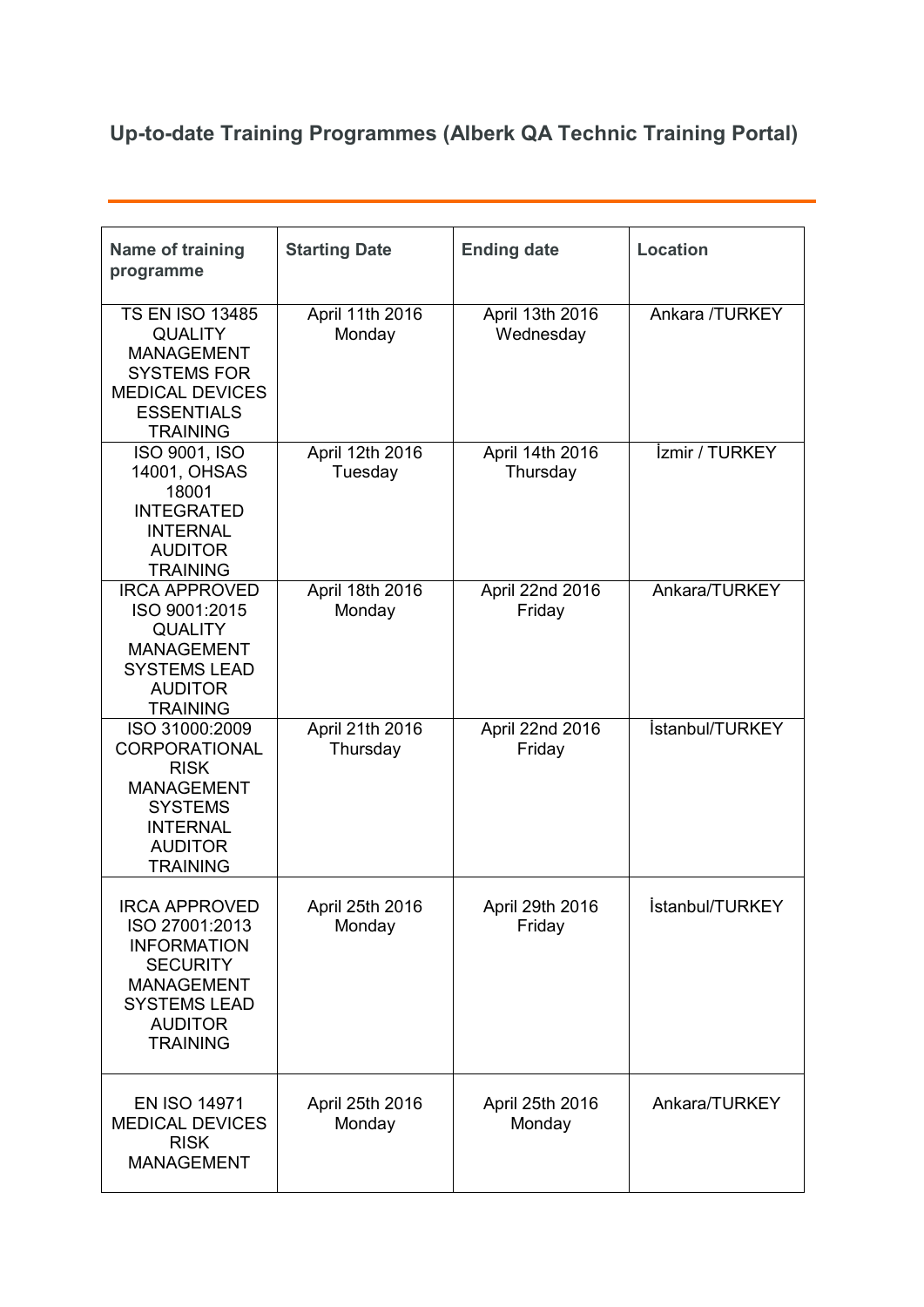| <b>IRCA APPROVED</b><br>ISO 9001:2015<br><b>QUALITY</b><br><b>MANAGEMENT</b><br><b>SYSTEMS LEAD</b><br><b>AUDITOR</b><br><b>TRAINING</b>                                               | April 26th 2016<br>Tuesday | April 30th 2016<br>Saturday | İzmir/TURKEY                 |
|----------------------------------------------------------------------------------------------------------------------------------------------------------------------------------------|----------------------------|-----------------------------|------------------------------|
| OHSAS 18001:2007<br><b>OCCUPATIONAL</b><br><b>HEALTH AND</b><br><b>SAFETY INTERNAL</b><br><b>AUDITOR</b><br><b>TRAINING</b>                                                            | May 2nd 2016<br>Monday     | May 6th 2016 Friday         | <b>Istanbul / TURKEY</b>     |
| <b>IRCA APPROVED</b><br>ISO 9001:2015<br><b>QUALITY</b><br><b>MANAGEMENT</b><br><b>SYSTEMS LEAD</b><br><b>AUDITOR</b><br><b>TRAINING</b>                                               | May 9th 2016<br>Monday     | May 13th 2016<br>Friday     | İstanbul / TURKEY            |
| ISO 9001, ISO<br>14001, OHSAS<br>18001<br><b>INTEGRATED</b><br><b>INTERNAL</b><br><b>AUDITOR</b><br><b>TRAINING</b>                                                                    | May 16th 2016<br>Monday    | May 18th 2016<br>Wednesday  | <b>İstanbul / TURKEY</b>     |
| <b>IRCA APPROVED</b><br>ISO 22000:2005<br><b>FOOD SAFETY</b><br><b>MANAGEMENT</b><br><b>SYSTEMS LEAD</b><br><b>AUDITOR</b><br><b>TRAINING</b>                                          | May 23rd 2016<br>Monday    | May 27th 2016<br>Friday     | İstanbul / TURKEY            |
| <b>TS EN ISO 13485</b><br><b>QUALITY</b><br><b>MANAGEMENT</b><br><b>SYSTEMSS FOR</b><br><b>MEDICAL DEVICES</b><br><b>LEAD AUDITOR</b><br><b>TRAINING</b>                               | May 23rd 2016<br>Monday    | May 27th 2016<br>Friday     | Ankara / TURKEY              |
| <b>IRCA APPROVED</b><br>OHSAS 18001:2007<br><b>OCCUPATIONAL</b><br><b>HEALTH AND</b><br><b>SAFETY</b><br><b>MANAGEMENT</b><br><b>SYSTEMS LEAD</b><br><b>AUDITOR</b><br><b>TRAINING</b> | May 24th 2016<br>Tuesday   | May 28th 2016<br>Saturday   | <i><b>Izmir / TURKEY</b></i> |
| <b>IRCA APPROVED</b><br>ISO 27001:2013                                                                                                                                                 | May 30th 2016<br>Monday    | June 3rd 2016<br>Friday     | <b>İstanbul /TURKEY</b>      |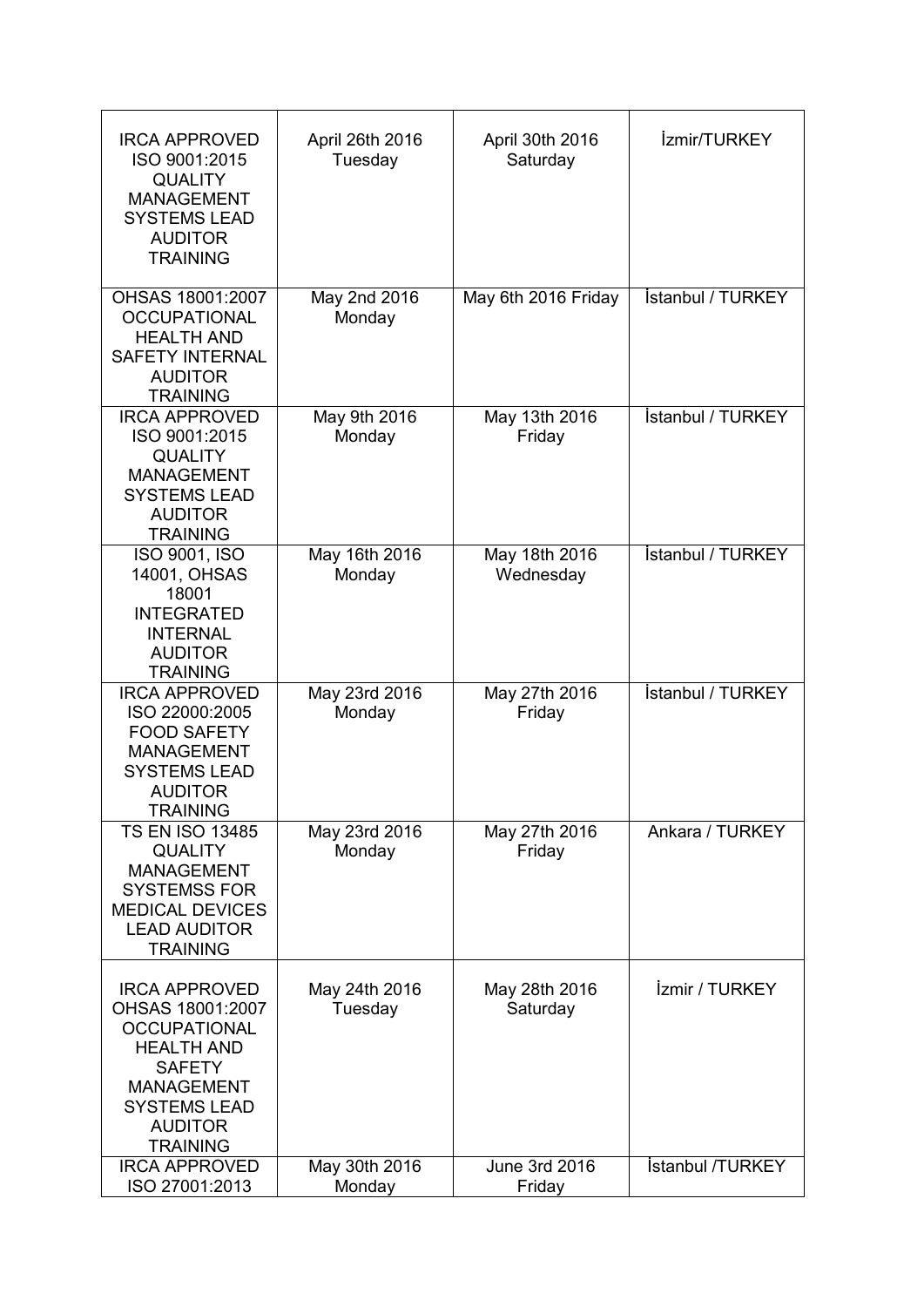| <b>INFORMATION</b><br><b>SECURITY</b><br><b>MANAGEMENT</b><br><b>SYSTEMS LEAD</b><br><b>AUDITOR</b><br><b>TRAINING</b>                                                                  |                             |                            |                          |
|-----------------------------------------------------------------------------------------------------------------------------------------------------------------------------------------|-----------------------------|----------------------------|--------------------------|
| <b>IRCA APPROVED</b><br>OHSAS 18001:2007<br><b>OCCUPATIONAL</b><br><b>HEALTH AND</b><br><b>SAFETY</b><br><b>MANAGEMENT</b><br><b>SYSTEMSS LEAD</b><br><b>AUDITOR</b><br><b>TRAINING</b> | June 13th 2016<br>Monday    | June 17th 2016<br>Friday   | Ankara / TURKEY          |
| <b>IRCA APPROVED</b><br>ISO 27001:2013<br><b>INFORMATION</b><br><b>SECURITY</b><br><b>MANAGEMENT</b><br><b>SYSTEMS LEAD</b><br><b>AUDITOR</b><br><b>TRAINING</b>                        | June 20th 2016<br>Monday    | June 24th 2016<br>Friday   | <i>izmir/TURKEY</i>      |
| ISO 9001, ISO<br>14001, OHSAS<br>18001<br><b>INTEGRATED</b><br><b>INTERNAL</b><br><b>AUDITOR</b><br><b>TRAINING</b>                                                                     | July 13th 2016<br>Wednesday | July 15th 2016<br>Friday   | İstanbul / TURKEY        |
| <b>IRCA APPROVED</b><br>ISO 22000:2005<br><b>FOOD SAFETY</b><br><b>MANAGEMENT</b><br><b>SYSTEMS LEAD</b><br><b>AUDITOR</b><br><b>TRAINING</b>                                           | August 1st 2016<br>Monday   | August 5th 2016<br>Friday  | <b>İstanbul / TURKEY</b> |
| <b>IRCA APPROVED</b><br>ISO 27001:2013<br><b>INFORMATION</b><br><b>SECURITY</b><br><b>MANAGEMENT</b><br><b>SYSTEMS LEAD</b><br><b>AUDITOR</b><br><b>TRAINING</b>                        | August 15th 2016<br>Monday  | August 19th 2016<br>Friday | İstanbul / TURKEY        |
| ISO 9001:2015, ISO                                                                                                                                                                      | August 31st 2016            | September 2nd              | İstanbul/TURKEY          |